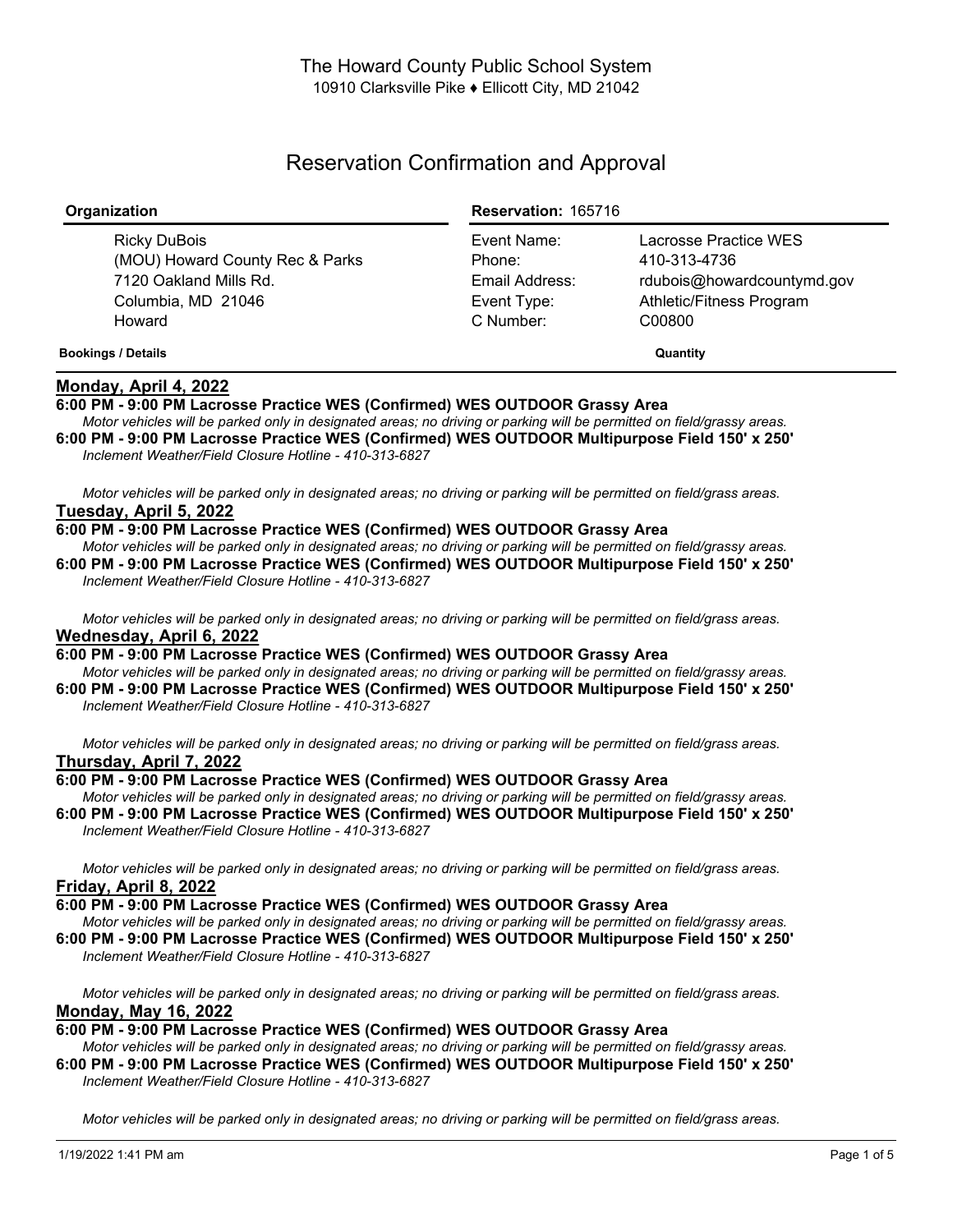**Bookings / Details Quantity**

## **Tuesday, May 17, 2022**

#### **6:00 PM - 9:00 PM Lacrosse Practice WES (Confirmed) WES OUTDOOR Grassy Area**

Motor vehicles will be parked only in designated areas; no driving or parking will be permitted on field/grassy areas. **6:00 PM - 9:00 PM Lacrosse Practice WES (Confirmed) WES OUTDOOR Multipurpose Field 150' x 250'** *Inclement Weather/Field Closure Hotline - 410-313-6827*

<u> 1989 - Andrea Andrew Maria (h. 1989).</u>

Motor vehicles will be parked only in designated areas; no driving or parking will be permitted on field/grass areas. **Wednesday, May 18, 2022**

**6:00 PM - 9:00 PM Lacrosse Practice WES (Confirmed) WES OUTDOOR Grassy Area** Motor vehicles will be parked only in designated areas; no driving or parking will be permitted on field/grassy areas.

**6:00 PM - 9:00 PM Lacrosse Practice WES (Confirmed) WES OUTDOOR Multipurpose Field 150' x 250'** *Inclement Weather/Field Closure Hotline - 410-313-6827*

Motor vehicles will be parked only in designated areas; no driving or parking will be permitted on field/grass areas. **Thursday, May 19, 2022**

**6:00 PM - 9:00 PM Lacrosse Practice WES (Confirmed) WES OUTDOOR Grassy Area**

Motor vehicles will be parked only in designated areas; no driving or parking will be permitted on field/grassy areas. **6:00 PM - 9:00 PM Lacrosse Practice WES (Confirmed) WES OUTDOOR Multipurpose Field 150' x 250'**

*Inclement Weather/Field Closure Hotline - 410-313-6827*

Motor vehicles will be parked only in designated areas; no driving or parking will be permitted on field/grass areas. **Friday, May 20, 2022**

**6:00 PM - 9:00 PM Lacrosse Practice WES (Confirmed) WES OUTDOOR Grassy Area**

Motor vehicles will be parked only in designated areas; no driving or parking will be permitted on field/grassy areas. **6:00 PM - 9:00 PM Lacrosse Practice WES (Confirmed) WES OUTDOOR Multipurpose Field 150' x 250'** *Inclement Weather/Field Closure Hotline - 410-313-6827*

Motor vehicles will be parked only in designated areas; no driving or parking will be permitted on field/grass areas. **Monday, May 23, 2022**

**6:00 PM - 9:00 PM Lacrosse Practice WES (Confirmed) WES OUTDOOR Grassy Area**

Motor vehicles will be parked only in designated areas; no driving or parking will be permitted on field/grassy areas. **6:00 PM - 9:00 PM Lacrosse Practice WES (Confirmed) WES OUTDOOR Multipurpose Field 150' x 250'** *Inclement Weather/Field Closure Hotline - 410-313-6827*

Motor vehicles will be parked only in designated areas; no driving or parking will be permitted on field/grass areas. **Tuesday, May 24, 2022**

#### **6:00 PM - 9:00 PM Lacrosse Practice WES (Confirmed) WES OUTDOOR Grassy Area**

Motor vehicles will be parked only in designated areas; no driving or parking will be permitted on field/grassy areas. **6:00 PM - 9:00 PM Lacrosse Practice WES (Confirmed) WES OUTDOOR Multipurpose Field 150' x 250'** *Inclement Weather/Field Closure Hotline - 410-313-6827*

Motor vehicles will be parked only in designated areas; no driving or parking will be permitted on field/grass areas. **Wednesday, May 25, 2022**

#### **6:00 PM - 9:00 PM Lacrosse Practice WES (Confirmed) WES OUTDOOR Grassy Area**

Motor vehicles will be parked only in designated areas; no driving or parking will be permitted on field/grassy areas. **6:00 PM - 9:00 PM Lacrosse Practice WES (Confirmed) WES OUTDOOR Multipurpose Field 150' x 250'** *Inclement Weather/Field Closure Hotline - 410-313-6827*

Motor vehicles will be parked only in designated areas; no driving or parking will be permitted on field/grass areas. **Thursday, May 26, 2022**

**6:00 PM - 9:00 PM Lacrosse Practice WES (Confirmed) WES OUTDOOR Grassy Area**

Motor vehicles will be parked only in designated areas; no driving or parking will be permitted on field/grassy areas. **6:00 PM - 9:00 PM Lacrosse Practice WES (Confirmed) WES OUTDOOR Multipurpose Field 150' x 250'** *Inclement Weather/Field Closure Hotline - 410-313-6827*

Motor vehicles will be parked only in designated areas; no driving or parking will be permitted on field/grass areas.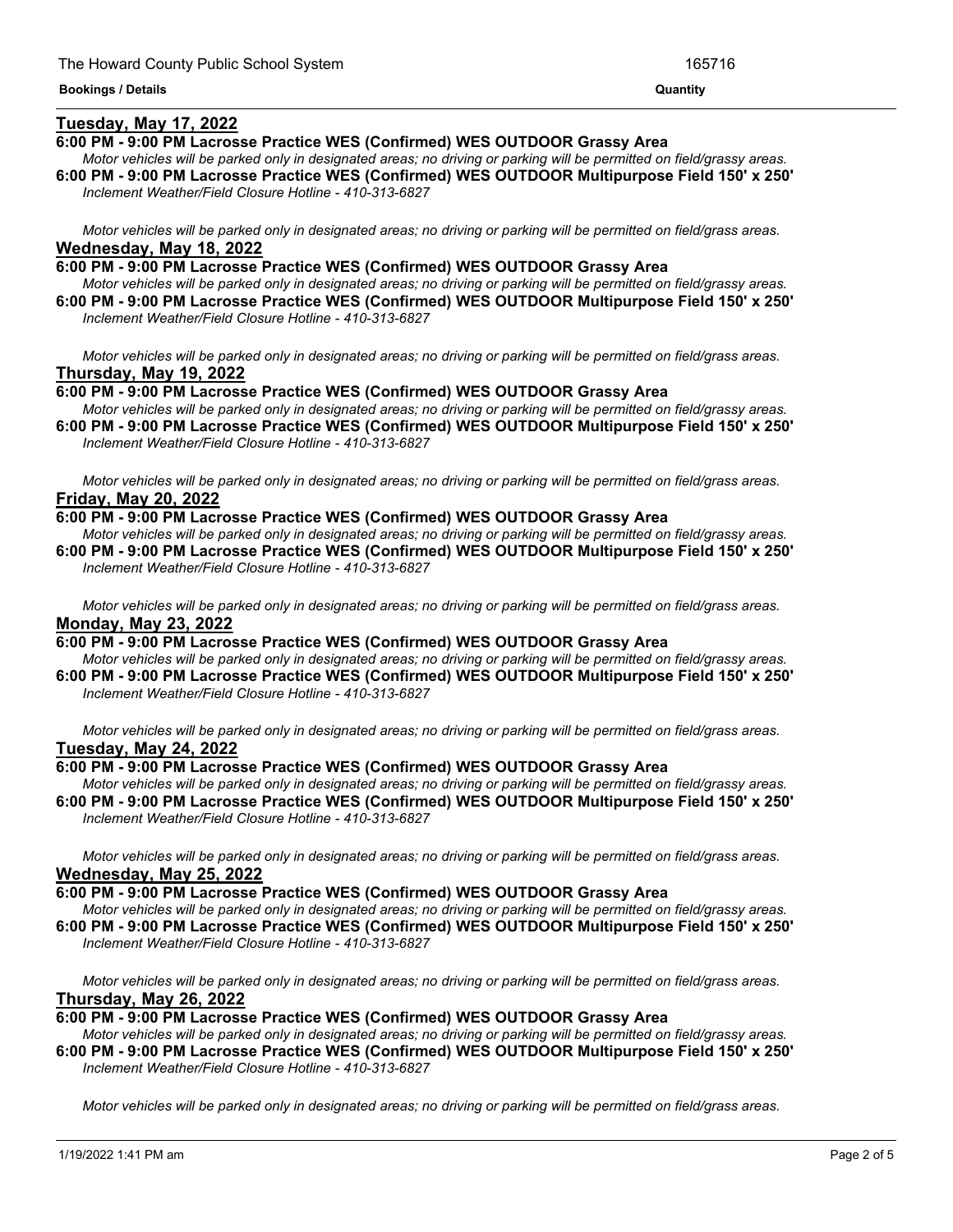**Bookings / Details Quantity**

### **Friday, May 27, 2022**

#### **6:00 PM - 9:00 PM Lacrosse Practice WES (Confirmed) WES OUTDOOR Grassy Area**

Motor vehicles will be parked only in designated areas; no driving or parking will be permitted on field/grassy areas. **6:00 PM - 9:00 PM Lacrosse Practice WES (Confirmed) WES OUTDOOR Multipurpose Field 150' x 250'**

<u> 1999 - Jan James James James James James James James James James James James James James James James James J</u>

*Inclement Weather/Field Closure Hotline - 410-313-6827*

Motor vehicles will be parked only in designated areas; no driving or parking will be permitted on field/grass areas. **Tuesday, May 31, 2022**

**6:00 PM - 9:00 PM Lacrosse Practice WES (Confirmed) WES OUTDOOR Grassy Area** Motor vehicles will be parked only in designated areas; no driving or parking will be permitted on field/grassy areas.

**6:00 PM - 9:00 PM Lacrosse Practice WES (Confirmed) WES OUTDOOR Multipurpose Field 150' x 250'** *Inclement Weather/Field Closure Hotline - 410-313-6827*

Motor vehicles will be parked only in designated areas; no driving or parking will be permitted on field/grass areas. **Wednesday, June 1, 2022**

**6:00 PM - 9:00 PM Lacrosse Practice WES (Confirmed) WES OUTDOOR Grassy Area**

Motor vehicles will be parked only in designated areas; no driving or parking will be permitted on field/grassy areas. **6:00 PM - 9:00 PM Lacrosse Practice WES (Confirmed) WES OUTDOOR Multipurpose Field 150' x 250'**

*Inclement Weather/Field Closure Hotline - 410-313-6827*

Motor vehicles will be parked only in designated areas; no driving or parking will be permitted on field/grass areas. **Thursday, June 2, 2022**

#### **6:00 PM - 9:00 PM Lacrosse Practice WES (Confirmed) WES OUTDOOR Grassy Area**

Motor vehicles will be parked only in designated areas; no driving or parking will be permitted on field/grassy areas. **6:00 PM - 9:00 PM Lacrosse Practice WES (Confirmed) WES OUTDOOR Multipurpose Field 150' x 250'** *Inclement Weather/Field Closure Hotline - 410-313-6827*

Motor vehicles will be parked only in designated areas; no driving or parking will be permitted on field/grass areas. **Friday, June 3, 2022**

#### **6:00 PM - 9:00 PM Lacrosse Practice WES (Confirmed) WES OUTDOOR Grassy Area**

Motor vehicles will be parked only in designated areas; no driving or parking will be permitted on field/grassy areas. **6:00 PM - 9:00 PM Lacrosse Practice WES (Confirmed) WES OUTDOOR Multipurpose Field 150' x 250'** *Inclement Weather/Field Closure Hotline - 410-313-6827*

Motor vehicles will be parked only in designated areas; no driving or parking will be permitted on field/grass areas. **Monday, June 6, 2022**

#### **6:00 PM - 9:00 PM Lacrosse Practice WES (Confirmed) WES OUTDOOR Grassy Area**

Motor vehicles will be parked only in designated areas; no driving or parking will be permitted on field/grassy areas. **6:00 PM - 9:00 PM Lacrosse Practice WES (Confirmed) WES OUTDOOR Multipurpose Field 150' x 250'** *Inclement Weather/Field Closure Hotline - 410-313-6827*

Motor vehicles will be parked only in designated areas; no driving or parking will be permitted on field/grass areas. **Tuesday, June 7, 2022**

#### **6:00 PM - 9:00 PM Lacrosse Practice WES (Confirmed) WES OUTDOOR Grassy Area**

Motor vehicles will be parked only in designated areas; no driving or parking will be permitted on field/grassy areas. **6:00 PM - 9:00 PM Lacrosse Practice WES (Confirmed) WES OUTDOOR Multipurpose Field 150' x 250'** *Inclement Weather/Field Closure Hotline - 410-313-6827*

Motor vehicles will be parked only in designated areas; no driving or parking will be permitted on field/grass areas. **Wednesday, June 8, 2022**

#### **6:00 PM - 9:00 PM Lacrosse Practice WES (Confirmed) WES OUTDOOR Grassy Area**

Motor vehicles will be parked only in designated areas; no driving or parking will be permitted on field/grassy areas. **6:00 PM - 9:00 PM Lacrosse Practice WES (Confirmed) WES OUTDOOR Multipurpose Field 150' x 250'** *Inclement Weather/Field Closure Hotline - 410-313-6827*

Motor vehicles will be parked only in designated areas; no driving or parking will be permitted on field/grass areas.